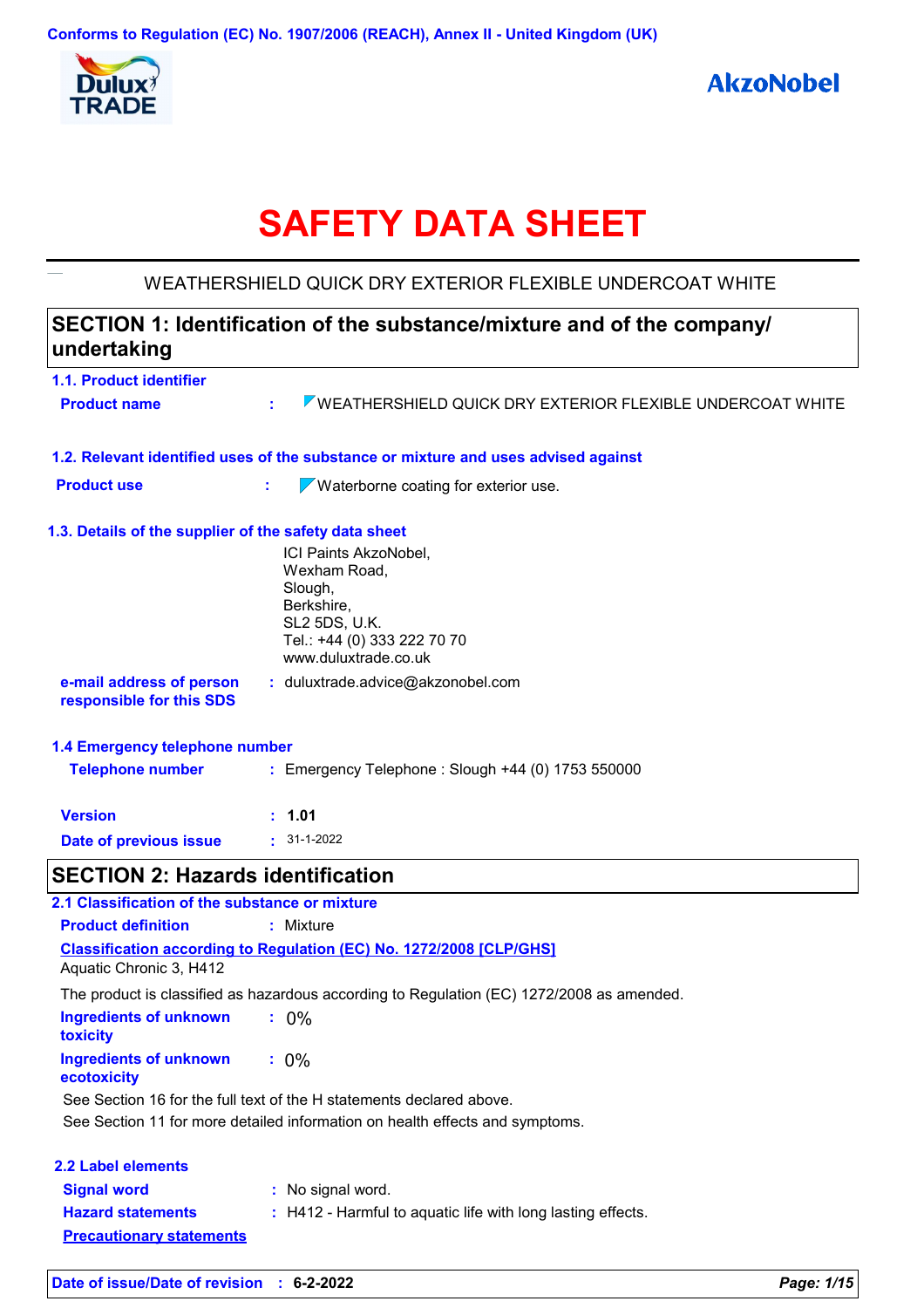# **SECTION 2: Hazards identification**

| <b>General</b>                                                                                                                                                  | : P102 - Keep out of reach of children.<br>P101 - If medical advice is needed, have product container or label at hand.                                                                                                 |
|-----------------------------------------------------------------------------------------------------------------------------------------------------------------|-------------------------------------------------------------------------------------------------------------------------------------------------------------------------------------------------------------------------|
| <b>Prevention</b>                                                                                                                                               | : P273 - Avoid release to the environment.                                                                                                                                                                              |
| <b>Response</b>                                                                                                                                                 | : Not applicable.                                                                                                                                                                                                       |
| <b>Storage</b>                                                                                                                                                  | : Not applicable.                                                                                                                                                                                                       |
| <b>Disposal</b>                                                                                                                                                 | : P501 - Dispose of contents and container in accordance with all local, regional,<br>national or international regulations.                                                                                            |
| <b>Supplemental label</b><br>elements                                                                                                                           | : Contains 2,4,7,9-tetramethyldec-5-yne-4,7-diol, IPBC and C(M)IT/MIT(3:1). May<br>produce an allergic reaction.<br>Warning! Hazardous respirable droplets may be formed when sprayed. Do not<br>breathe spray or mist. |
| <b>Annex XVII - Restrictions</b><br>on the manufacture,<br>placing on the market and<br>use of certain dangerous<br>substances, mixtures and<br><b>articles</b> | : Not applicable.                                                                                                                                                                                                       |
| <b>Special packaging requirements</b>                                                                                                                           |                                                                                                                                                                                                                         |
| <b>Containers to be fitted</b><br>with child-resistant<br>fastenings                                                                                            | : Not applicable.                                                                                                                                                                                                       |
| <b>Tactile warning of danger : Not applicable.</b>                                                                                                              |                                                                                                                                                                                                                         |
| <b>2.3 Other hazards</b>                                                                                                                                        |                                                                                                                                                                                                                         |
| <b>Product meets the criteria</b><br>for PBT or vPvB according<br>to Regulation (EC) No.<br>1907/2006, Annex XIII                                               | : This mixture does not contain any substances that are assessed to be a PBT or a<br>vPvB.                                                                                                                              |
| Other hazards which do<br>not result in classification                                                                                                          | : None known.                                                                                                                                                                                                           |

# **SECTION 3: Composition/information on ingredients**

| <b>Product/ingredient name</b>            | <b>Identifiers</b>                                                                     | $\frac{9}{6}$ | <b>Regulation (EC) No.</b><br>1272/2008 [CLP]                                                                                                                                           | <b>Type</b> |
|-------------------------------------------|----------------------------------------------------------------------------------------|---------------|-----------------------------------------------------------------------------------------------------------------------------------------------------------------------------------------|-------------|
| 1-butoxypropan-2-ol                       | REACH #:<br>01-2119475527-28<br>EC: 225-878-4<br>CAS: 5131-66-8<br>Index: 603-052-00-8 | $\leq$ 3      | Skin Irrit. 2, H315<br>Eye Irrit. 2, H319                                                                                                                                               | $[1]$       |
| 2,4,7,9-tetramethyldec-5-yne-<br>4,7-diol | REACH #:<br>01-2119954390-39<br>EC: 204-809-1<br>CAS: 126-86-3                         | $<$ 1         | Eye Dam. 1, H318<br>Skin Sens. 1B, H317<br>Aquatic Chronic 3,<br>H412                                                                                                                   | $[1]$       |
| <b>IPBC</b>                               | EC: 259-627-5<br>CAS: 55406-53-6<br>Index: 616-212-00-7                                | $<$ 1         | Acute Tox. 4, H302<br>Acute Tox. 3, H331<br>Eye Dam. 1, H318<br><b>Skin Sens. 1, H317</b><br>STOT RE 1, H372<br>Aquatic Acute 1, H400<br>$(M=10)$<br>Aquatic Chronic 1,<br>$H410 (M=1)$ | $[1]$       |
| triethylamine                             | EC: 204-469-4<br>CAS: 121-44-8                                                         | < 0, 1        | Flam. Liq. 2, H225<br>Acute Tox. 4, H302<br>Acute Tox. 3, H311<br>Acute Tox. 3, H331<br>Skin Corr. 1A, H314                                                                             | [1] [2]     |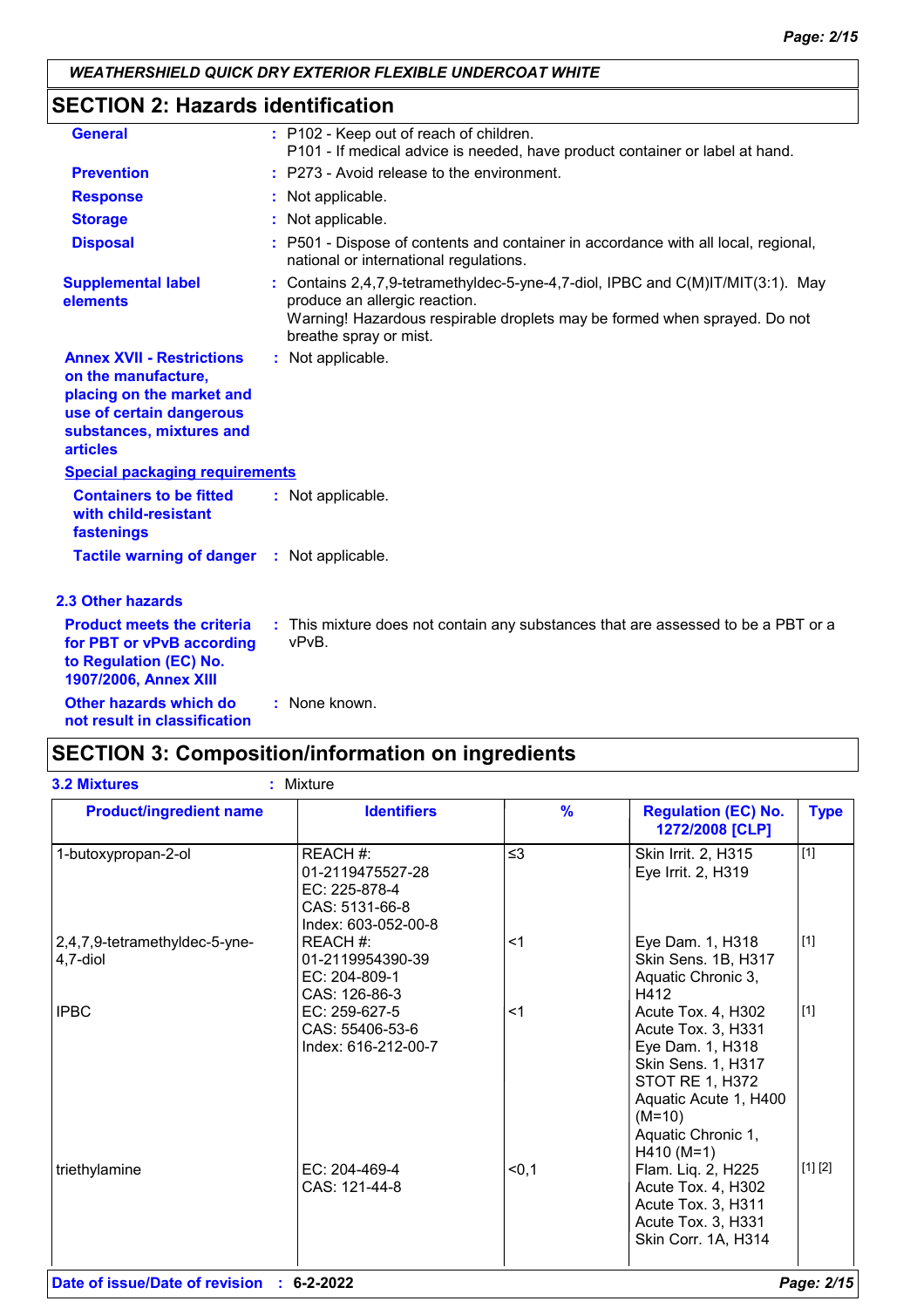## **SECTION 3: Composition/information on ingredients**

|                            |                                  |      | STOT SE 3, H335        |         |
|----------------------------|----------------------------------|------|------------------------|---------|
| 2-(2-butoxyethoxy) ethanol | REACH #:                         | ≤0,1 | Eye Irrit. 2, H319     | [1] [2] |
|                            | 01-2119475104-44                 |      |                        |         |
|                            | EC: $203-961-6$<br>CAS: 112-34-5 |      |                        |         |
|                            | Index: 603-096-00-8              |      |                        |         |
| 2-ethylhexan-1-ol          | EC: 203-234-3                    | ≤0,1 | Acute Tox. 4, H332     | [1] [2] |
|                            | CAS: 104-76-7                    |      | Skin Irrit. 2, H315    |         |
|                            |                                  |      | Eye Irrit. 2, H319     |         |
|                            |                                  |      | <b>STOT SE 3, H335</b> |         |
|                            |                                  |      | See Section 16 for     |         |
|                            |                                  |      | the full text of the H |         |
|                            |                                  |      | statements declared    |         |
|                            |                                  |      | above.                 |         |

There are no additional ingredients present which, within the current knowledge of the supplier and in the

concentrations applicable, are classified as hazardous to health or the environment, are PBTs, vPvBs or Substances of equivalent concern, or have been assigned a workplace exposure limit and hence require reporting in this section.

Type

[1] Substance classified with a health or environmental hazard

[2] Substance with a workplace exposure limit

[3] Substance meets the criteria for PBT according to Regulation (EC) No. 1907/2006, Annex XIII

[4] Substance meets the criteria for vPvB according to Regulation (EC) No. 1907/2006, Annex XIII

[5] Substance of equivalent concern

[6] Additional disclosure due to company policy

Occupational exposure limits, if available, are listed in Section 8.

## **SECTION 4: First aid measures**

## **4.1 Description of first aid measures**

| <b>General</b>                    | : In all cases of doubt, or when symptoms persist, seek medical attention. Never give<br>anything by mouth to an unconscious person. If unconscious, place in recovery<br>position and seek medical advice. |
|-----------------------------------|-------------------------------------------------------------------------------------------------------------------------------------------------------------------------------------------------------------|
| <b>Eye contact</b>                | : Remove contact lenses, irrigate copiously with clean, fresh water, holding the<br>eyelids apart for at least 10 minutes and seek immediate medical advice.                                                |
| <b>Inhalation</b>                 | : Remove to fresh air. Keep person warm and at rest. If not breathing, if breathing is<br>irregular or if respiratory arrest occurs, provide artificial respiration or oxygen by<br>trained personnel.      |
| <b>Skin contact</b>               | : Remove contaminated clothing and shoes. Wash skin thoroughly with soap and<br>water or use recognised skin cleanser. Do NOT use solvents or thinners.                                                     |
| <b>Ingestion</b>                  | : If swallowed, seek medical advice immediately and show the container or label.<br>Keep person warm and at rest. Do NOT induce vomiting.                                                                   |
| <b>Protection of first-aiders</b> | : No action shall be taken involving any personal risk or without suitable training. It<br>may be dangerous to the person providing aid to give mouth-to-mouth resuscitation.                               |

#### **4.2 Most important symptoms and effects, both acute and delayed**

There are no data available on the mixture itself. The mixture has been assessed following the conventional method of the CLP Regulation (EC) No 1272/2008 and is classified for toxicological properties accordingly. See Sections 2 and 3 for details.

Exposure to component solvent vapour concentrations in excess of the stated occupational exposure limit may result in adverse health effects such as mucous membrane and respiratory system irritation and adverse effects on the kidneys, liver and central nervous system. Symptoms and signs include headache, dizziness, fatigue, muscular weakness, drowsiness and, in extreme cases, loss of consciousness.

Solvents may cause some of the above effects by absorption through the skin. Repeated or prolonged contact with the mixture may cause removal of natural fat from the skin, resulting in non-allergic contact dermatitis and absorption through the skin.

If splashed in the eyes, the liquid may cause irritation and reversible damage.

Ingestion may cause nausea, diarrhea and vomiting.

This takes into account, where known, delayed and immediate effects and also chronic effects of components from short-term and long-term exposure by oral, inhalation and dermal routes of exposure and eye contact.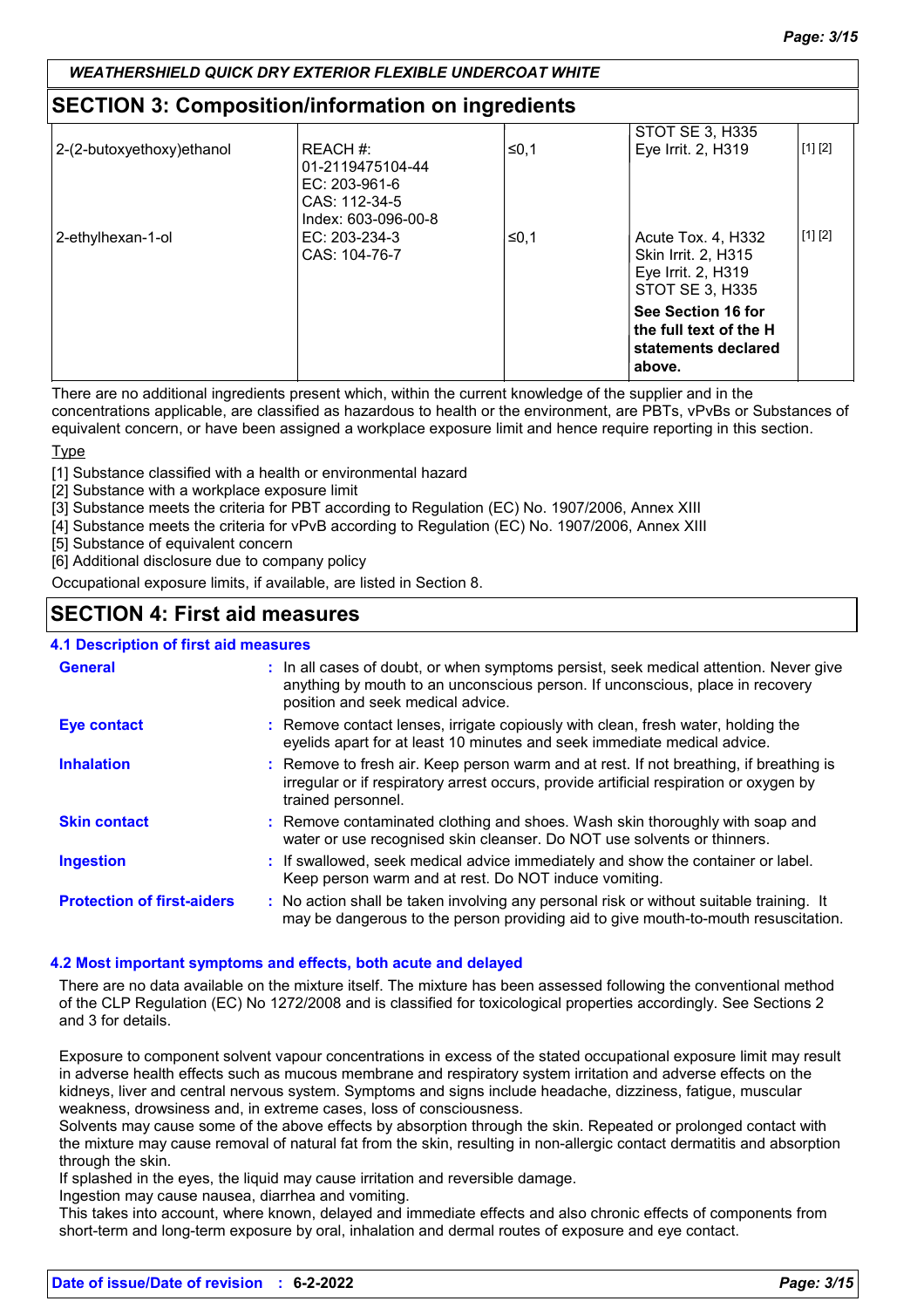## **SECTION 4: First aid measures**

Contains 2,4,7,9-tetramethyldec-5-yne-4,7-diol, IPBC, C(M)IT/MIT(3:1). May produce an allergic reaction.

#### **4.3 Indication of any immediate medical attention and special treatment needed**

| <b>Notes to physician</b>  | : Treat symptomatically. Contact poison treatment specialist immediately if large<br>quantities have been ingested or inhaled. |
|----------------------------|--------------------------------------------------------------------------------------------------------------------------------|
| <b>Specific treatments</b> | No specific treatment.                                                                                                         |

See toxicological information (Section 11)

| <b>SECTION 5: Firefighting measures</b>                  |                                                                                                                              |  |  |
|----------------------------------------------------------|------------------------------------------------------------------------------------------------------------------------------|--|--|
| 5.1 Extinguishing media                                  |                                                                                                                              |  |  |
| <b>Suitable extinguishing</b><br>media                   | : Recommended: alcohol-resistant foam, $CO2$ , powders, water spray.                                                         |  |  |
| Unsuitable extinguishing<br>media                        | : Do not use water jet.                                                                                                      |  |  |
|                                                          | 5.2 Special hazards arising from the substance or mixture                                                                    |  |  |
| <b>Hazards from the</b><br>substance or mixture          | : Fire will produce dense black smoke. Exposure to decomposition products may<br>cause a health hazard.                      |  |  |
| <b>Hazardous combustion</b><br>products                  | : Decomposition products may include the following materials: carbon monoxide,<br>carbon dioxide, smoke, oxides of nitrogen. |  |  |
| <b>5.3 Advice for firefighters</b>                       |                                                                                                                              |  |  |
| <b>Special protective actions</b><br>for fire-fighters   | : Cool closed containers exposed to fire with water. Do not release runoff from fire to<br>drains or watercourses.           |  |  |
| <b>Special protective</b><br>equipment for fire-fighters | : Appropriate breathing apparatus may be required.                                                                           |  |  |

## **SECTION 6: Accidental release measures**

|                                                                | 6.1 Personal precautions, protective equipment and emergency procedures                                                                                                                                                                                                            |
|----------------------------------------------------------------|------------------------------------------------------------------------------------------------------------------------------------------------------------------------------------------------------------------------------------------------------------------------------------|
| For non-emergency<br>personnel                                 | : Exclude sources of ignition and ventilate the area. Avoid breathing vapour or mist.<br>Refer to protective measures listed in sections 7 and 8.                                                                                                                                  |
|                                                                | For emergency responders : If specialised clothing is required to deal with the spillage, take note of any<br>information in Section 8 on suitable and unsuitable materials. See also the<br>information in "For non-emergency personnel".                                         |
| <b>6.2 Environmental</b><br>precautions                        | : Do not allow to enter drains or watercourses. If the product contaminates lakes,<br>rivers, or sewers, inform the appropriate authorities in accordance with local<br>regulations.                                                                                               |
| 6.3 Methods and material<br>for containment and<br>cleaning up | : Contain and collect spillage with non-combustible, absorbent material e.g. sand,<br>earth, vermiculite or diatomaceous earth and place in container for disposal<br>according to local regulations (see Section 13). Preferably clean with a detergent.<br>Avoid using solvents. |
| <b>6.4 Reference to other</b><br><b>sections</b>               | : See Section 1 for emergency contact information.<br>See Section 8 for information on appropriate personal protective equipment.<br>See Section 13 for additional waste treatment information.                                                                                    |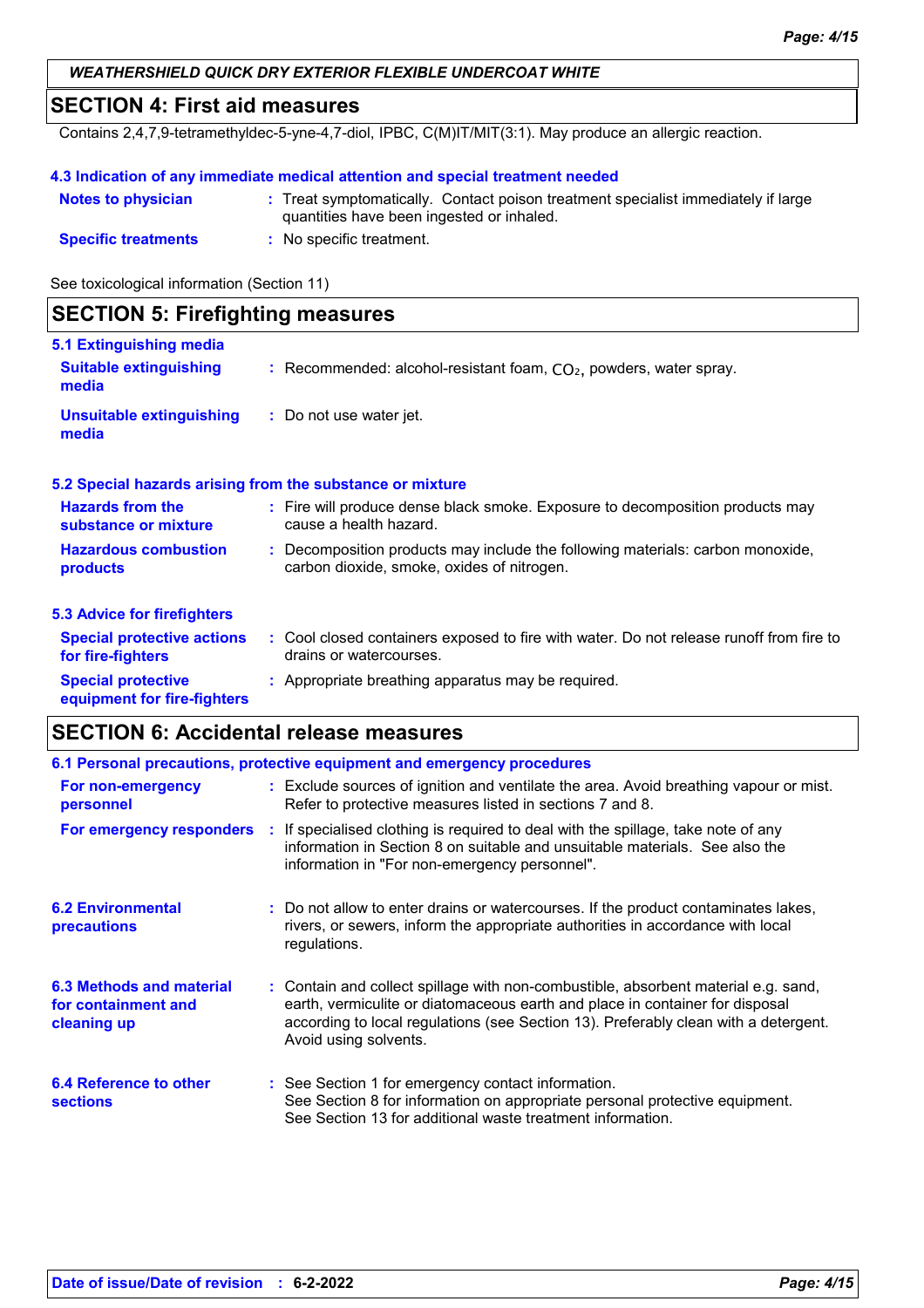## **SECTION 7: Handling and storage**

The information in this section contains generic advice and guidance. The list of Identified Uses in Section 1 should be consulted for any available use-specific information provided in the Exposure Scenario(s).

| <b>7.1 Precautions for safe</b><br>handling | : Prevent the creation of flammable or explosive concentrations of vapours in air and<br>avoid vapour concentrations higher than the occupational exposure limits.<br>In addition, the product should only be used in areas from which all naked lights and<br>other sources of ignition have been excluded. Electrical equipment should be<br>protected to the appropriate standard. |
|---------------------------------------------|---------------------------------------------------------------------------------------------------------------------------------------------------------------------------------------------------------------------------------------------------------------------------------------------------------------------------------------------------------------------------------------|
|                                             | Mixture may charge electrostatically: always use earthing leads when transferring<br>from one container to another.                                                                                                                                                                                                                                                                   |
|                                             | Operators should wear antistatic footwear and clothing and floors should be of the<br>conducting type.                                                                                                                                                                                                                                                                                |
|                                             | Keep away from heat, sparks and flame. No sparking tools should be used.<br>Avoid contact with skin and eyes. Avoid the inhalation of dust, particulates, spray or<br>mist arising from the application of this mixture. Avoid inhalation of dust from<br>sanding.                                                                                                                    |
|                                             | Eating, drinking and smoking should be prohibited in areas where this material is<br>handled, stored and processed.                                                                                                                                                                                                                                                                   |
|                                             | Put on appropriate personal protective equipment (see Section 8).                                                                                                                                                                                                                                                                                                                     |
|                                             | Never use pressure to empty. Container is not a pressure vessel.                                                                                                                                                                                                                                                                                                                      |
|                                             | Always keep in containers made from the same material as the original one.<br>Comply with the health and safety at work laws.                                                                                                                                                                                                                                                         |
|                                             | Do not allow to enter drains or watercourses.                                                                                                                                                                                                                                                                                                                                         |
|                                             | Information on fire and explosion protection                                                                                                                                                                                                                                                                                                                                          |
|                                             | Vapours are heavier than air and may spread along floors. Vapours may form<br>explosive mixtures with air.                                                                                                                                                                                                                                                                            |
|                                             | When operators, whether spraying or not, have to work inside the spray booth,<br>ventilation is unlikely to be sufficient to control particulates and solvent vapour in all<br>cases. In such circumstances they should wear a compressed air-fed respirator<br>during the spraying process and until such time as the particulates and solvent                                       |

#### **7.2 Conditions for safe storage, including any incompatibilities**

Store in accordance with local regulations.

**Notes on joint storage**

Keep away from: oxidising agents, strong alkalis, strong acids.

**Additional information on storage conditions**

Observe label precautions. Store in a dry, cool and well-ventilated area. Keep away from heat and direct sunlight. Keep away from sources of ignition. No smoking. Prevent unauthorised access. Containers that have been opened must be carefully resealed and kept upright to prevent leakage.

vapour concentration has fallen below the exposure limits.

### **7.3 Specific end use(s) Recommendations :**

: Not available.

**Industrial sector specific :**

: Not available.

**solutions**

## **SECTION 8: Exposure controls/personal protection**

The information in this section contains generic advice and guidance. Information is provided based on typical anticipated uses of the product. Additional measures might be required for bulk handling or other uses that could significantly increase worker exposure or environmental releases.

#### **8.1 Control parameters**

**Occupational exposure limits**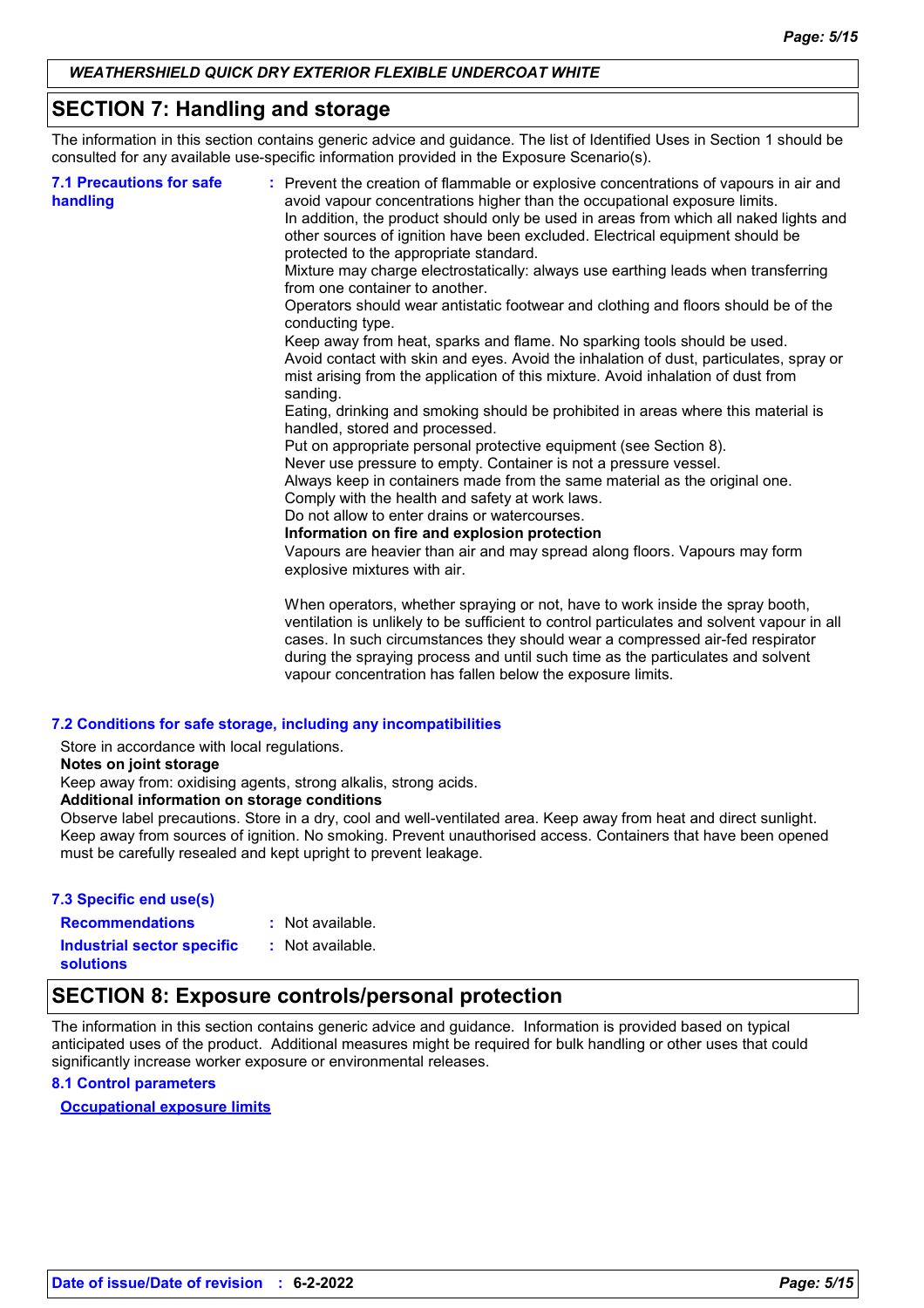# **SECTION 8: Exposure controls/personal protection**

| <b>Product/ingredient name</b>                  |           | <b>Exposure limit values</b>                                                                                                                                                                                                                                                                                                                                                                                                                                                                                                                                                                                                                                                                                                                                                                                                                                                                                                                                                                                          |  |  |
|-------------------------------------------------|-----------|-----------------------------------------------------------------------------------------------------------------------------------------------------------------------------------------------------------------------------------------------------------------------------------------------------------------------------------------------------------------------------------------------------------------------------------------------------------------------------------------------------------------------------------------------------------------------------------------------------------------------------------------------------------------------------------------------------------------------------------------------------------------------------------------------------------------------------------------------------------------------------------------------------------------------------------------------------------------------------------------------------------------------|--|--|
| triethylamine                                   |           | EH40/2005 WELs (United Kingdom (UK), 12/2011). Absorbed                                                                                                                                                                                                                                                                                                                                                                                                                                                                                                                                                                                                                                                                                                                                                                                                                                                                                                                                                               |  |  |
|                                                 |           | through skin.                                                                                                                                                                                                                                                                                                                                                                                                                                                                                                                                                                                                                                                                                                                                                                                                                                                                                                                                                                                                         |  |  |
|                                                 |           | STEL: 17 mg/m <sup>3</sup> 15 minutes.                                                                                                                                                                                                                                                                                                                                                                                                                                                                                                                                                                                                                                                                                                                                                                                                                                                                                                                                                                                |  |  |
|                                                 |           | TWA: 2 ppm 8 hours.                                                                                                                                                                                                                                                                                                                                                                                                                                                                                                                                                                                                                                                                                                                                                                                                                                                                                                                                                                                                   |  |  |
|                                                 |           | TWA: 8 mg/m <sup>3</sup> 8 hours.                                                                                                                                                                                                                                                                                                                                                                                                                                                                                                                                                                                                                                                                                                                                                                                                                                                                                                                                                                                     |  |  |
|                                                 |           | STEL: 4 ppm 15 minutes.                                                                                                                                                                                                                                                                                                                                                                                                                                                                                                                                                                                                                                                                                                                                                                                                                                                                                                                                                                                               |  |  |
| 2-(2-butoxyethoxy) ethanol                      |           | EH40/2005 WELs (United Kingdom (UK), 12/2011).                                                                                                                                                                                                                                                                                                                                                                                                                                                                                                                                                                                                                                                                                                                                                                                                                                                                                                                                                                        |  |  |
|                                                 |           | TWA: 10 ppm 8 hours.                                                                                                                                                                                                                                                                                                                                                                                                                                                                                                                                                                                                                                                                                                                                                                                                                                                                                                                                                                                                  |  |  |
|                                                 |           | TWA: 67,5 mg/m <sup>3</sup> 8 hours.                                                                                                                                                                                                                                                                                                                                                                                                                                                                                                                                                                                                                                                                                                                                                                                                                                                                                                                                                                                  |  |  |
|                                                 |           | STEL: 15 ppm 15 minutes.<br>STEL: 101,2 mg/m <sup>3</sup> 15 minutes.                                                                                                                                                                                                                                                                                                                                                                                                                                                                                                                                                                                                                                                                                                                                                                                                                                                                                                                                                 |  |  |
|                                                 |           |                                                                                                                                                                                                                                                                                                                                                                                                                                                                                                                                                                                                                                                                                                                                                                                                                                                                                                                                                                                                                       |  |  |
| 2-ethylhexan-1-ol                               |           | EU OEL (Europe, 2/2017). Notes: list of indicative<br>occupational exposure limit values                                                                                                                                                                                                                                                                                                                                                                                                                                                                                                                                                                                                                                                                                                                                                                                                                                                                                                                              |  |  |
|                                                 |           | TWA: 1 ppm 8 hours.                                                                                                                                                                                                                                                                                                                                                                                                                                                                                                                                                                                                                                                                                                                                                                                                                                                                                                                                                                                                   |  |  |
|                                                 |           | TWA: $5,4$ mg/m <sup>3</sup> 8 hours.                                                                                                                                                                                                                                                                                                                                                                                                                                                                                                                                                                                                                                                                                                                                                                                                                                                                                                                                                                                 |  |  |
|                                                 |           |                                                                                                                                                                                                                                                                                                                                                                                                                                                                                                                                                                                                                                                                                                                                                                                                                                                                                                                                                                                                                       |  |  |
| <b>Recommended monitoring</b><br>procedures     | required. | : If this product contains ingredients with exposure limits, personal, workplace<br>atmosphere or biological monitoring may be required to determine the effectiveness<br>of the ventilation or other control measures and/or the necessity to use respiratory<br>protective equipment. Reference should be made to monitoring standards, such as<br>the following: European Standard EN 689 (Workplace atmospheres - Guidance for<br>the assessment of exposure by inhalation to chemical agents for comparison with<br>limit values and measurement strategy) European Standard EN 14042 (Workplace<br>atmospheres - Guide for the application and use of procedures for the assessment<br>of exposure to chemical and biological agents) European Standard EN 482<br>(Workplace atmospheres - General requirements for the performance of procedures<br>for the measurement of chemical agents) Reference to national guidance<br>documents for methods for the determination of hazardous substances will also be |  |  |
| <b>DNELS/DMELS</b><br>No DNELs/DMELs available. |           |                                                                                                                                                                                                                                                                                                                                                                                                                                                                                                                                                                                                                                                                                                                                                                                                                                                                                                                                                                                                                       |  |  |
| <b>PNECs</b>                                    |           |                                                                                                                                                                                                                                                                                                                                                                                                                                                                                                                                                                                                                                                                                                                                                                                                                                                                                                                                                                                                                       |  |  |
| No PNECs available                              |           |                                                                                                                                                                                                                                                                                                                                                                                                                                                                                                                                                                                                                                                                                                                                                                                                                                                                                                                                                                                                                       |  |  |
| <b>8.2 Exposure controls</b>                    |           |                                                                                                                                                                                                                                                                                                                                                                                                                                                                                                                                                                                                                                                                                                                                                                                                                                                                                                                                                                                                                       |  |  |
| <b>Appropriate engineering</b><br>controls      |           | : Provide adequate ventilation. Where reasonably practicable, this should be<br>achieved by the use of local exhaust ventilation and good general extraction. If<br>these are not sufficient to maintain concentrations of particulates and solvent<br>vapours below the OEL, suitable respiratory protection must be worn.                                                                                                                                                                                                                                                                                                                                                                                                                                                                                                                                                                                                                                                                                           |  |  |
| <b>Individual protection measures</b>           |           |                                                                                                                                                                                                                                                                                                                                                                                                                                                                                                                                                                                                                                                                                                                                                                                                                                                                                                                                                                                                                       |  |  |
| <b>Hygiene measures</b>                         |           | : Wash hands, forearms and face thoroughly after handling chemical products, before<br>eating, smoking and using the lavatory and at the end of the working period.<br>Appropriate techniques should be used to remove potentially contaminated clothing.<br>Wash contaminated clothing before reusing. Ensure that eyewash stations and<br>safety showers are close to the workstation location.                                                                                                                                                                                                                                                                                                                                                                                                                                                                                                                                                                                                                     |  |  |
| <b>Eye/face protection</b>                      |           | : Use safety eyewear designed to protect against splash of liquids.                                                                                                                                                                                                                                                                                                                                                                                                                                                                                                                                                                                                                                                                                                                                                                                                                                                                                                                                                   |  |  |
| <b>Skin protection</b>                          |           |                                                                                                                                                                                                                                                                                                                                                                                                                                                                                                                                                                                                                                                                                                                                                                                                                                                                                                                                                                                                                       |  |  |
| <b>Hand protection</b>                          |           |                                                                                                                                                                                                                                                                                                                                                                                                                                                                                                                                                                                                                                                                                                                                                                                                                                                                                                                                                                                                                       |  |  |
|                                                 |           |                                                                                                                                                                                                                                                                                                                                                                                                                                                                                                                                                                                                                                                                                                                                                                                                                                                                                                                                                                                                                       |  |  |
| <b>Gloves</b>                                   | material. | : When prolonged or frequently repeated contact may occur, a glove with a protection<br>class of 6 (breakthrough time >480 minutes according to EN374) is recommended.<br>Recommended gloves: Viton ® or Nitrile, thickness ≥ 0.38 mm.<br>When only brief contact is expected, a glove with protection class of 2 or higher<br>(breakthrough time > 30 minutes according to EN374) is recommended.<br>Recommended gloves: Nitrile, thickness ≥ 0.12 mm.<br>Gloves should be replaced regularly and if there is any sign of damage to the glove                                                                                                                                                                                                                                                                                                                                                                                                                                                                        |  |  |
|                                                 |           | The performance or effectiveness of the glove may be reduced by physical/chemical                                                                                                                                                                                                                                                                                                                                                                                                                                                                                                                                                                                                                                                                                                                                                                                                                                                                                                                                     |  |  |

**Date of issue/Date of revision : 6-2-2022** *Page: 6/15*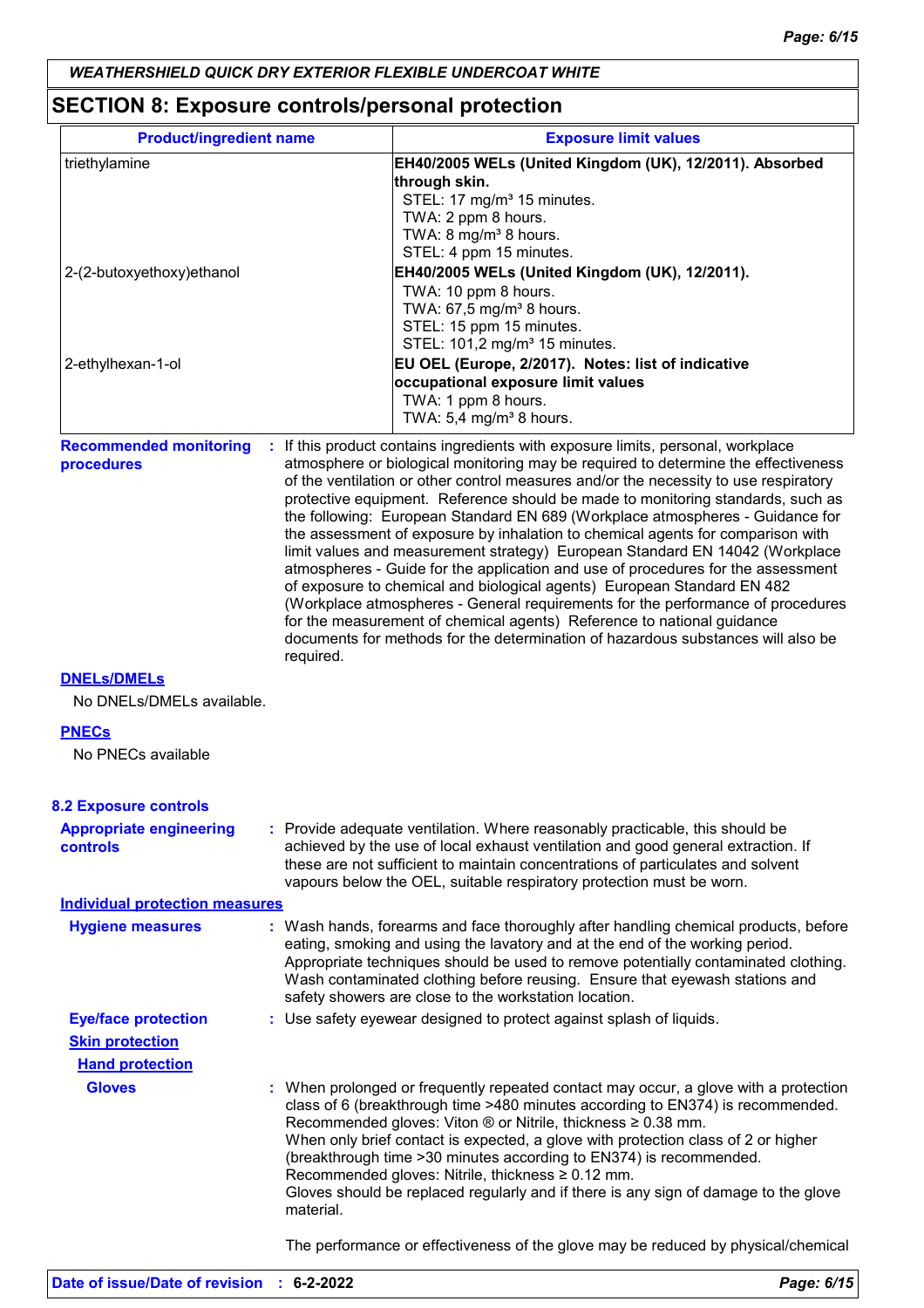## **SECTION 8: Exposure controls/personal protection**

|                               | damage and poor maintenance.                                                                                                                                                                                                                                                                                                                                                                                                                                                                                                                                                                                                                                                            |
|-------------------------------|-----------------------------------------------------------------------------------------------------------------------------------------------------------------------------------------------------------------------------------------------------------------------------------------------------------------------------------------------------------------------------------------------------------------------------------------------------------------------------------------------------------------------------------------------------------------------------------------------------------------------------------------------------------------------------------------|
| <b>Body protection</b>        | : Personnel should wear antistatic clothing made of natural fibres or of high-<br>temperature-resistant synthetic fibres.                                                                                                                                                                                                                                                                                                                                                                                                                                                                                                                                                               |
| <b>Other skin protection</b>  | : Appropriate footwear and any additional skin protection measures should be<br>selected based on the task being performed and the risks involved and should be<br>approved by a specialist before handling this product.                                                                                                                                                                                                                                                                                                                                                                                                                                                               |
| <b>Respiratory protection</b> | : If workers are exposed to concentrations above the exposure limit, they must use<br>appropriate, certified respirators.                                                                                                                                                                                                                                                                                                                                                                                                                                                                                                                                                               |
|                               | <b>OLD LEAD-BASED PAINTS:</b>                                                                                                                                                                                                                                                                                                                                                                                                                                                                                                                                                                                                                                                           |
|                               | When surfaces are to be prepared for painting, account should be taken of the age<br>of the property and the possibility that lead-pigmented paint might be present. There<br>is a possibility that ingestion or inhalation of scrapings or dust arising from the<br>preparation work could cause health effects. As a working rule you should assume<br>that this will be the case if the age of the property is pre 1960.                                                                                                                                                                                                                                                             |
|                               | Where possible wet sanding or chemical stripping methods should be used with<br>surfaces of this type to avoid the creation of dust. When dry sanding cannot be<br>avoided, and effective local exhaust ventilation is not available, it is recommended<br>that a dust respirator is worn, that is approved for use with lead dusts, and its type<br>selected on the basis of the COSHH assessment, taking into account the<br>Workplace Exposure Limit for lead in air. Furthermore, steps should be taken to<br>ensure containment of the dusts created, and that all practicable measures are<br>taken to clean up thoroughly all deposits of dusts in and around the affected area. |
|                               | Respiratory protection in case of dust or spray mist formation. (particle filter EN143<br>type P2) Respiratory protection in case of vapour formation. (half mask with<br>combination filter A2-P2 til concentrations of 0,5 Vol%.)                                                                                                                                                                                                                                                                                                                                                                                                                                                     |
|                               | The current Control of Lead at Work Regulations approved code of practice should<br>be consulted for advice on protective clothing and personal hygiene precautions.<br>Care should also be taken to exclude visitors, members of the household and<br>especially children from the affected area, during the actual work and the<br>subsequent clean up operations. All scrapings, dust, etc. should be disposed of by<br>the professional painting contractor as Hazardous Waste.                                                                                                                                                                                                     |
|                               | Extra precautions will also need to be taken when burning off old lead-based paints<br>because fumes containing lead will be produced. It is recommended that a<br>respirator, approved for use with particulate fumes of lead is selected on the basis<br>of the COSHH assessment, taking into account the Workplace Exposure Limit for<br>lead in air. Similar precautions to those given above about sanding should be taken<br>with reference to protective clothing, disposal of scrapings and dusts, and exclusion<br>of other personnel and especially children from the building during actual work and<br>the subsequent clean up operations.                                  |
|                               | Avoid the inhalation of dust. Wear suitable face mask if dry sanding. Special<br>precautions should be taken during surface preparation of pre-1960s paint surfaces<br>over wood and metal as they may contain harmful lead.                                                                                                                                                                                                                                                                                                                                                                                                                                                            |
|                               | OLD LEAD-BASED PAINTS:                                                                                                                                                                                                                                                                                                                                                                                                                                                                                                                                                                                                                                                                  |
|                               | When surfaces are to be prepared for painting, account should be taken of the<br>age of the property and the possibility that lead-pigmented paint might be present.<br>There is a possibility that ingestion or inhalation of scrapings or dust arising from<br>the preparation work could cause health effects. As a working rule you should<br>assume that this will be the case if the age of the property is pre 1960.                                                                                                                                                                                                                                                             |
|                               | Where possible wet sanding or chemical stripping methods should be used with<br>surfaces of this type to avoid the creation of dust. When dry sanding cannot be<br>avoided, and effective local exhaust ventilation is not available, it is recommended<br>that a dust respirator is worn, that is approved for use with lead dusts, and its type<br>selected on the basis of the COSHH assessment, taking into account the<br>Workplace Exposure Limit for lead in air. Furthermore, steps should be taken to                                                                                                                                                                          |

ensure containment of the dusts created, and that all practicable measures are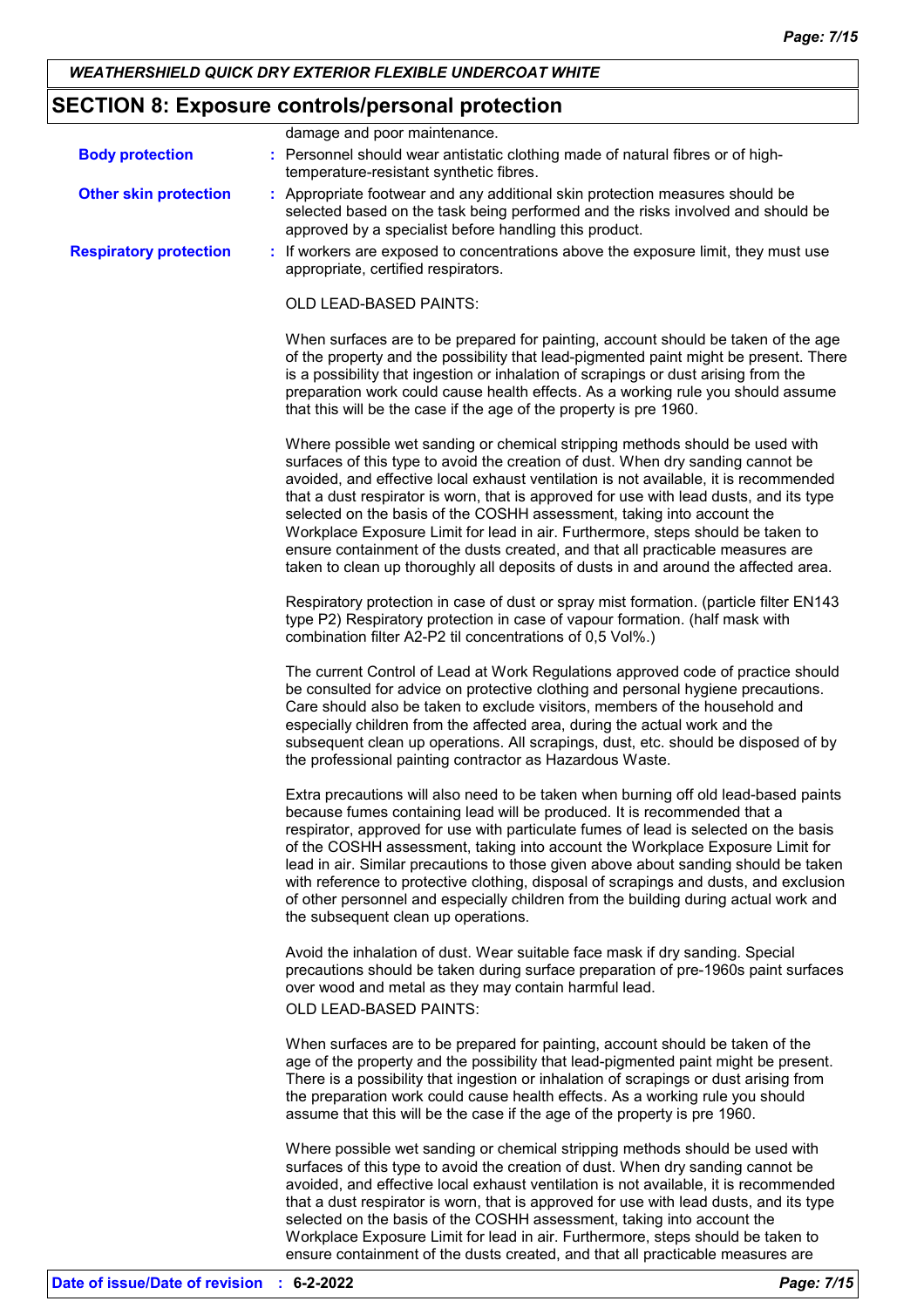## **SECTION 8: Exposure controls/personal protection**

taken to clean up thoroughly all deposits of dusts in and around the affected area.

| Respiratory protection in case of dust or spray mist formation. (particle filter<br>EN143 type P2) Respiratory protection in case of vapour formation. (half mask<br>with combination filter A2-P2 til concentrations of 0,5 Vol%.)                                                                                                                                                                                                                                                                                                                                                                                                                    |
|--------------------------------------------------------------------------------------------------------------------------------------------------------------------------------------------------------------------------------------------------------------------------------------------------------------------------------------------------------------------------------------------------------------------------------------------------------------------------------------------------------------------------------------------------------------------------------------------------------------------------------------------------------|
| The current Control of Lead at Work Regulations approved code of practice<br>should be consulted for advice on protective clothing and personal hygiene<br>precautions. Care should also be taken to exclude visitors, members of the<br>household and especially children from the affected area, during the actual work<br>and the subsequent clean up operations. All scrapings, dust, etc. should be<br>disposed of by the professional painting contractor as Hazardous Waste.                                                                                                                                                                    |
| Extra precautions will also need to be taken when burning off old lead-based<br>paints because fumes containing lead will be produced. It is recommended that a<br>respirator, approved for use with particulate fumes of lead is selected on the basis<br>of the COSHH assessment, taking into account the Workplace Exposure Limit for<br>lead in air. Similar precautions to those given above about sanding should be taken<br>with reference to protective clothing, disposal of scrapings and dusts, and<br>exclusion of other personnel and especially children from the building during<br>actual work and the subsequent clean up operations. |
| Avoid the inhalation of dust. Wear suitable face mask if dry sanding. Special<br>precautions should be taken during surface preparation of pre-1960s paint<br>surfaces over wood and metal as they may contain harmful lead.                                                                                                                                                                                                                                                                                                                                                                                                                           |
|                                                                                                                                                                                                                                                                                                                                                                                                                                                                                                                                                                                                                                                        |

| <b>Environmental exposure</b> | : Do not allow to enter drains or watercourses. |
|-------------------------------|-------------------------------------------------|
| controls                      |                                                 |

## **SECTION 9: Physical and chemical properties**

## **9.1. Information on basic physical and chemical properties**

| <b>Appearance</b>                                      |                                                          |
|--------------------------------------------------------|----------------------------------------------------------|
| <b>Physical state</b>                                  | : Liquid.                                                |
| <b>Colour</b>                                          | : Various: See label.                                    |
| <b>Odour</b>                                           | Not available.                                           |
| <b>Odour threshold</b>                                 | $\cdot$ Not available.                                   |
| рH                                                     | 8 [Conc. (% w/w): 100%]                                  |
| <b>Melting point/freezing point</b>                    | Not available.                                           |
| Initial boiling point and boiling<br>range             | $: 100^{\circ}$ C                                        |
| <b>Flash point</b>                                     | Not applicable.                                          |
| <b>Evaporation rate</b>                                | Not available.                                           |
| <b>Upper/lower flammability or</b><br>explosive limits | : Not available.                                         |
| <b>Vapour pressure</b>                                 | $:$ Not available.                                       |
| <b>Vapour density</b>                                  | : Not available.                                         |
| <b>Relative density</b>                                | : 1,321                                                  |
| <b>Solubility(ies)</b>                                 | Easily soluble in the following materials: cold water.   |
| <b>Partition coefficient: n-octanol/</b><br>water      | $:$ Not available.                                       |
| <b>Auto-ignition temperature</b>                       | $:$ Not available.                                       |
| <b>Decomposition temperature</b>                       | $:$ Not available.                                       |
| <b>Viscosity</b>                                       | Kinematic (room temperature): $12,11$ cm <sup>2</sup> /s |
| <b>Explosive properties</b>                            | : Not available.                                         |
|                                                        |                                                          |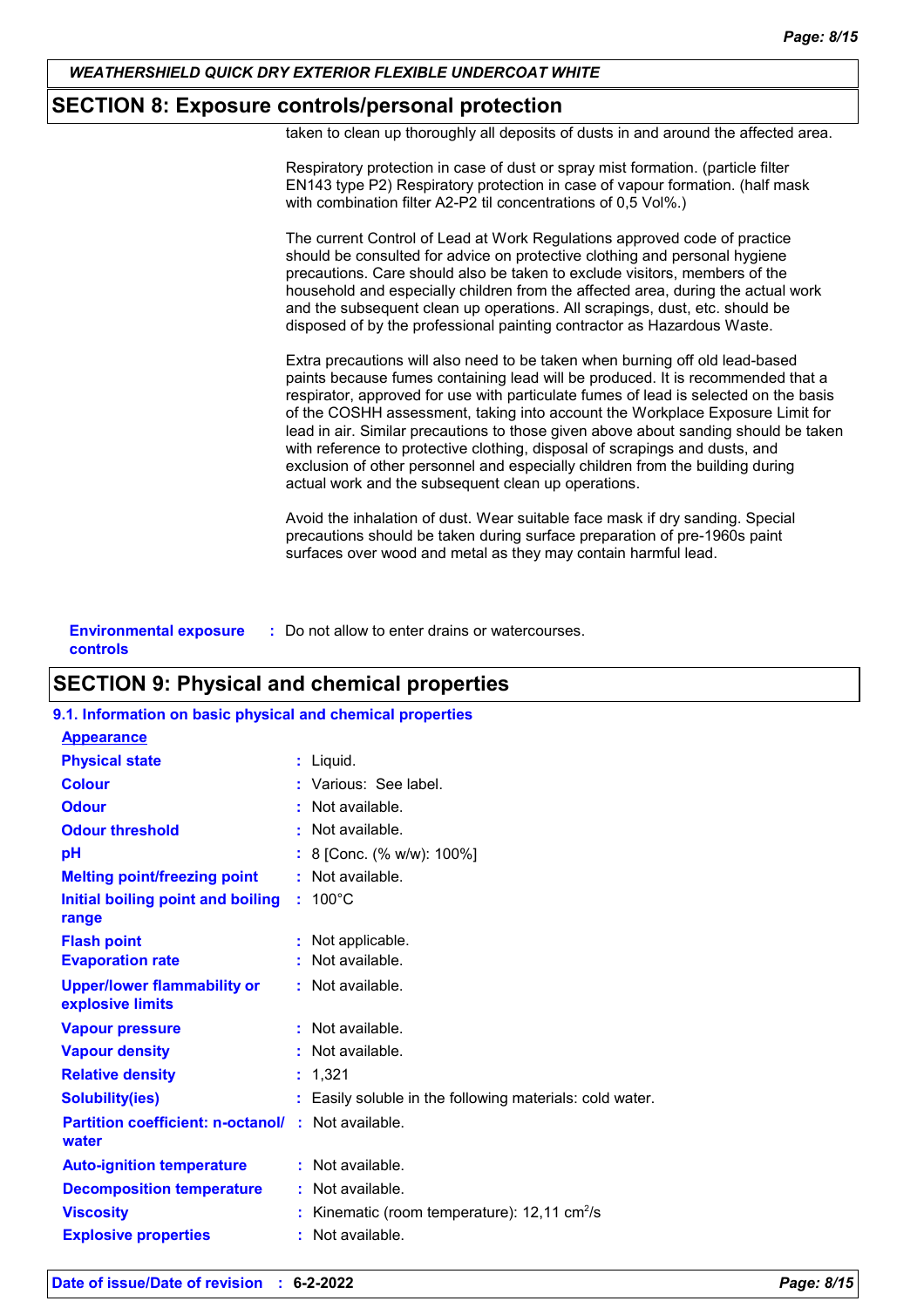# **SECTION 9: Physical and chemical properties Oxidising properties : Not available. 9.2. Other information Solubility in water :** Not available. **SECTION 10: Stability and reactivity 10.1 Reactivity :** No specific test data related to reactivity available for this product or its ingredients.

| <b>10.2 Chemical stability</b>                    | : Stable under recommended storage and handling conditions (see Section 7).                                                         |
|---------------------------------------------------|-------------------------------------------------------------------------------------------------------------------------------------|
| <b>10.3 Possibility of</b><br>hazardous reactions | : Under normal conditions of storage and use, hazardous reactions will not occur.                                                   |
| <b>10.4 Conditions to avoid</b>                   | : When exposed to high temperatures may produce hazardous decomposition<br>products.                                                |
| <b>10.5 Incompatible materials</b>                | : Keep away from the following materials to prevent strong exothermic reactions:<br>oxidising agents, strong alkalis, strong acids. |
| <b>10.6 Hazardous</b><br>decomposition products   | : Decomposition products may include the following materials: carbon monoxide,<br>carbon dioxide, smoke, oxides of nitrogen.        |

## **SECTION 11: Toxicological information**

#### **11.1 Information on toxicological effects**

There are no data available on the mixture itself. The mixture has been assessed following the conventional method of the CLP Regulation (EC) No 1272/2008 and is classified for toxicological properties accordingly. See Sections 2 and 3 for details.

Exposure to component solvent vapour concentrations in excess of the stated occupational exposure limit may result in adverse health effects such as mucous membrane and respiratory system irritation and adverse effects on the kidneys, liver and central nervous system. Symptoms and signs include headache, dizziness, fatigue, muscular weakness, drowsiness and, in extreme cases, loss of consciousness.

Solvents may cause some of the above effects by absorption through the skin. Repeated or prolonged contact with the mixture may cause removal of natural fat from the skin, resulting in non-allergic contact dermatitis and absorption through the skin.

If splashed in the eyes, the liquid may cause irritation and reversible damage.

Ingestion may cause nausea, diarrhea and vomiting.

This takes into account, where known, delayed and immediate effects and also chronic effects of components from short-term and long-term exposure by oral, inhalation and dermal routes of exposure and eye contact.

**Acute toxicity** Contains 2,4,7,9-tetramethyldec-5-yne-4,7-diol, IPBC, C(M)IT/MIT(3:1). May produce an allergic reaction.

| <b>Product/ingredient name</b> | <b>Result</b>        | <b>Species</b> | <b>Dose</b> | <b>Exposure</b> |
|--------------------------------|----------------------|----------------|-------------|-----------------|
| 3-butoxypropan-2-ol            | LD50 Dermal          | Rabbit         | 3100 mg/kg  |                 |
|                                | LD50 Oral            | Rat            | 2700 mg/kg  |                 |
| <b>IPBC</b>                    | LD50 Oral            | Rat            | 1470 mg/kg  |                 |
| triethylamine                  | LD50 Dermal          | Rabbit         | 570 uL/kg   |                 |
|                                | LD50 Intraperitoneal | Mouse          | 405 mg/kg   |                 |
|                                | LD50 Oral            | Mouse          | 546 mg/kg   |                 |
|                                | LD50 Oral            | Rat            | 460 mg/kg   |                 |
|                                | LDLo Intraperitoneal | Rat            | 75 mg/kg    |                 |
|                                | <b>TDLo Ocular</b>   | Rabbit         | $100$ pph   |                 |
| 2-ethylhexan-1-ol              | LD50 Dermal          | Rabbit         | 1970 mg/kg  |                 |
|                                | LD50 Intraperitoneal | Mouse          | 726 mg/kg   |                 |
|                                | LD50 Intraperitoneal | Rat            | 500 mg/kg   |                 |
|                                | LD50 Intraperitoneal | Rat            | 650 mg/kg   |                 |
|                                | LD50 Oral            | Guinea pig     | 1860 mg/kg  |                 |
|                                | LD50 Oral            | Guinea pig     | 600 mg/kg   |                 |
|                                | LD50 Oral            | Mouse          | 2500 mg/kg  |                 |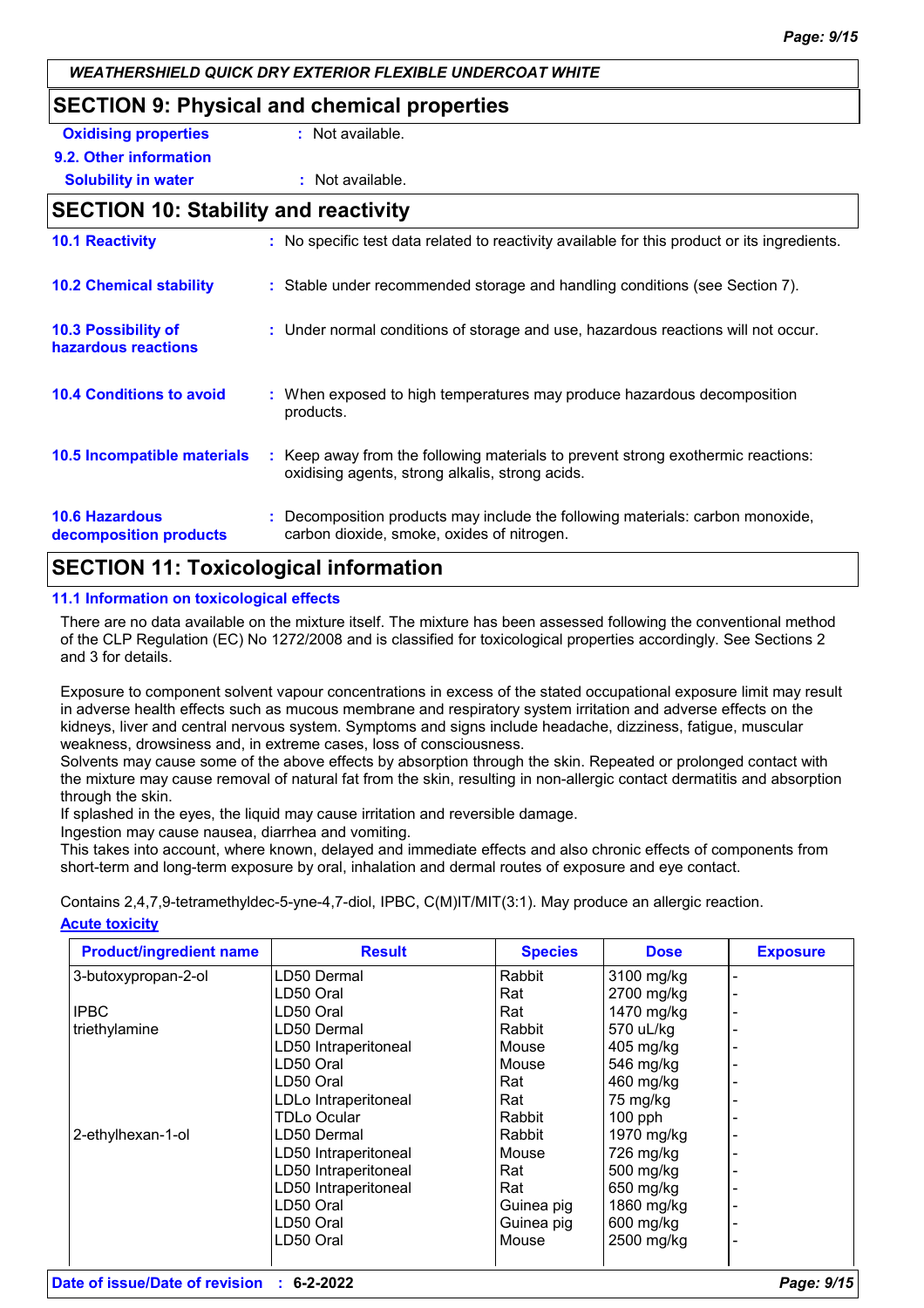## **SECTION 11: Toxicological information**

| LD50 Oral         | Rabbit | 1180 mg/kg  |  |
|-------------------|--------|-------------|--|
| LD50 Oral         | Rat    | 3730 mg/kg  |  |
| LD50 Oral         | Rat    | 3730 mg/kg  |  |
| LD50 Parenteral   | Mouse  | 1670 mg/kg  |  |
| LD50 Parenteral   | Rat    | 4600 mg/kg  |  |
| LD50 Subcutaneous | Rat    | 650 mg/kg   |  |
| ILDLo Oral        | Human  | 428,6 mg/kg |  |
| ILDLo Oral        | Rat    | 1516 mg/kg  |  |
| LDLo Subcutaneous | Rat    | $5,54$ g/kg |  |

**Conclusion/Summary :** Not available.

**Acute toxicity estimates**

| <b>Product/ingredient name</b>        | Oral (mg/<br>kg) | <b>Dermal</b><br>(mg/kg) | <b>Inhalation</b><br>(gases)<br>(ppm) | <b>Inhalation</b><br>(vapours)<br>(mg/l) | <b>Inhalation</b><br>(dusts)<br>and mists)<br>(mg/l) |
|---------------------------------------|------------------|--------------------------|---------------------------------------|------------------------------------------|------------------------------------------------------|
| L1040018 BWX0100 WB OP PRM AE PU FXBW | N/A              | N/A                      | 175000                                | 750                                      | N/A                                                  |
| 3-butoxypropan-2-ol                   | 2700             | 3100                     | N/A                                   | N/A                                      | N/A                                                  |
| <b>IPBC</b>                           | 500              | N/A                      | 700                                   | 3                                        | N/A                                                  |
| triethylamine                         | 500              | 300                      | N/A                                   | 3                                        | N/A                                                  |
| 2-ethylhexan-1-ol                     | N/A              | N/A                      | N/A                                   | 11                                       | N/A                                                  |

#### **Irritation/Corrosion**

| <b>Product/ingredient name</b>                    | <b>Result</b>            | <b>Species</b> | <b>Score</b>             | <b>Exposure</b>            | <b>Observation</b> |
|---------------------------------------------------|--------------------------|----------------|--------------------------|----------------------------|--------------------|
| 2,4,7,9-tetramethyldec-<br>5-yne-4,7-diol         | Eyes - Severe irritant   | Rabbit         |                          | 0.1 Mililiters             |                    |
|                                                   | Skin - Mild irritant     | Rabbit         |                          | 10.5 Grams                 |                    |
| triethylamine                                     | Skin - Mild irritant     | Rabbit         |                          | 365<br>milligrams          |                    |
| 2-(2-butoxyethoxy) ethanol                        | Eyes - Moderate irritant | Rabbit         |                          | 24 hours 20<br>milligrams  |                    |
|                                                   | Eyes - Severe irritant   | Rabbit         | ۰                        | 20 milligrams              |                    |
| 2-ethylhexan-1-ol                                 | Eyes - Moderate irritant | Rabbit         | $\blacksquare$           | 24 hours 20<br> milligrams |                    |
|                                                   | Eyes - Moderate irritant | Rabbit         | $\overline{\phantom{a}}$ | <b>20</b><br>Micrograms    |                    |
|                                                   | Eyes - Severe irritant   | Rabbit         | $\overline{\phantom{a}}$ | 20 milligrams              |                    |
|                                                   | Skin - Mild irritant     | Rabbit         |                          | 415<br> milligrams         |                    |
|                                                   | Skin - Moderate irritant | Rabbit         | ٠                        | 24 hours 500<br>milligrams |                    |
|                                                   | Skin - Severe irritant   | Rabbit         |                          | 10.5 Mililiters            | ۰                  |
| <b>Conclusion/Summary</b><br><b>Sensitisation</b> | : Not available.         |                |                          |                            |                    |
| <b>Conclusion/Summary</b>                         | : Not available.         |                |                          |                            |                    |

| <b>Mutagenicity</b>                                     |                    |
|---------------------------------------------------------|--------------------|
| <b>Conclusion/Summary</b>                               | $:$ Not available. |
| <u>Carcinogenicity</u>                                  |                    |
| <b>Conclusion/Summary</b>                               | $:$ Not available. |
| <b>Reproductive toxicity</b>                            |                    |
| <b>Conclusion/Summary</b>                               | : Not available.   |
| <u>Teratogenicity</u>                                   |                    |
| <b>Conclusion/Summary</b>                               | : Not available.   |
| <b>Specific target organ toxicity (single exposure)</b> |                    |
| Not available.                                          |                    |
|                                                         |                    |

**Specific target organ toxicity (repeated exposure)**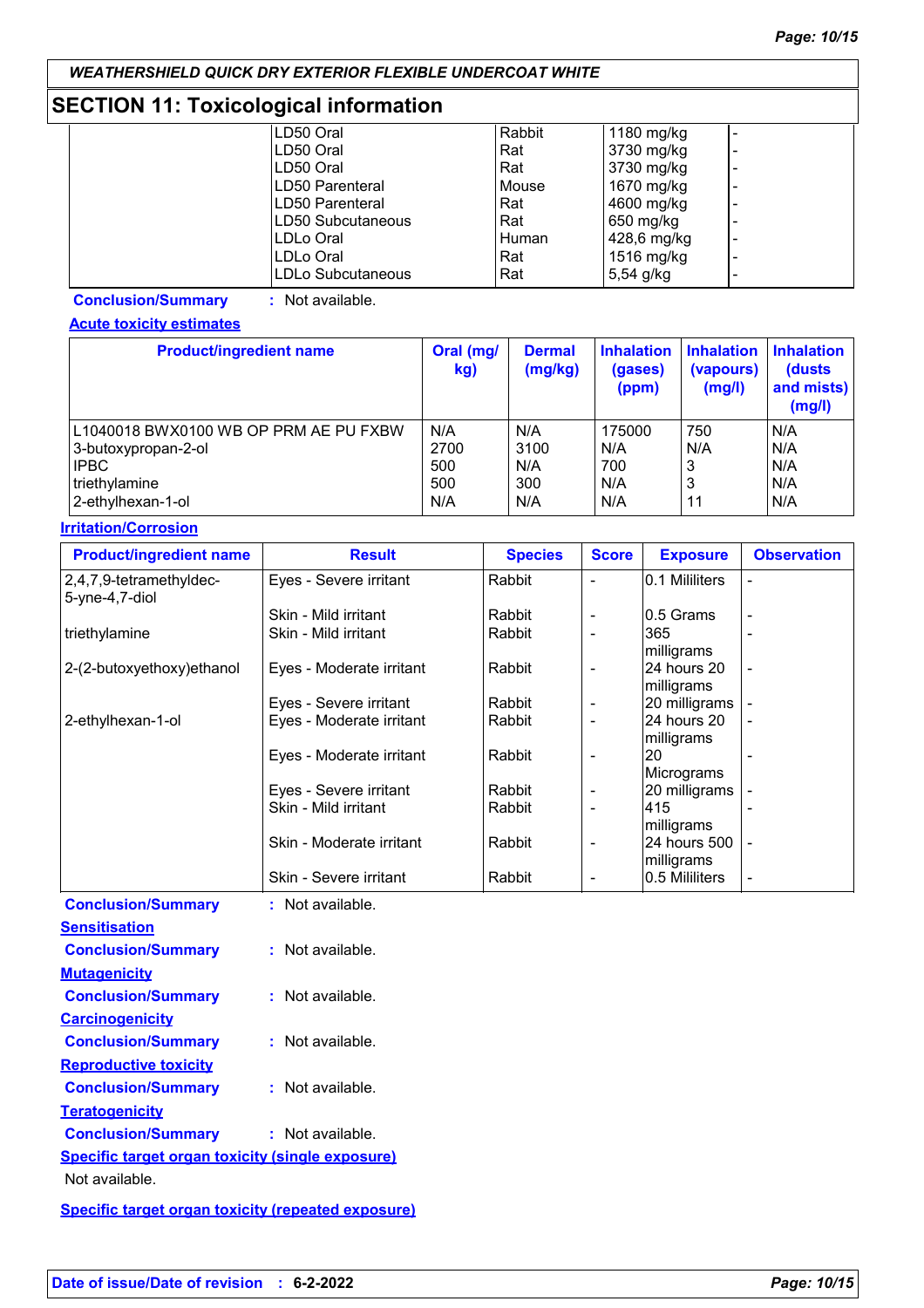## **SECTION 11: Toxicological information**

| <b>Product/ingredient name</b> | <b>Category</b> | <b>Route of</b><br>exposure | <b>Target organs</b> |
|--------------------------------|-----------------|-----------------------------|----------------------|
| <b>IPBC</b>                    | Category 1      |                             |                      |

**Aspiration hazard**

Not available.

**Other information :**

: Not available.

## **SECTION 12: Ecological information**

#### **12.1 Toxicity**

There are no data available on the mixture itself. Do not allow to enter drains or watercourses.

The mixture has been assessed following the summation method of the CLP Regulation (EC) No 1272/2008 and is classified for eco-toxicological properties accordingly. See Sections 2 and 3 for details.

| <b>Product/ingredient name</b> | <b>Result</b>                     | <b>Species</b>             | <b>Exposure</b> |
|--------------------------------|-----------------------------------|----------------------------|-----------------|
| 2-ethylhexan-1-ol              | Acute LC50 28200 µg/l Fresh water | Fish - Pimephales promelas | 196 hours       |
| <b>Conclusion/Summary</b>      | Not available.                    |                            |                 |

#### **12.2 Persistence and degradability**

| <b>Product/ingradiant name Aquatic half-life</b> |                  |
|--------------------------------------------------|------------------|
| <b>Conclusion/Summary</b>                        | : Not available. |

| <b>Product/ingredient name   Aquatic half-life</b> | <b>Photolysis</b> | Biodegradability |
|----------------------------------------------------|-------------------|------------------|
| <b>I</b> IPBC                                      |                   | Readily          |

#### **12.3 Bioaccumulative potential**

| <b>Product/ingredient name</b> | $\mathsf{LogP}_\mathsf{ow}$ | <b>BCF</b> | <b>Potential</b> |
|--------------------------------|-----------------------------|------------|------------------|
| 3-butoxypropan-2-ol            | 1,2                         |            | <b>l</b> ow      |
| <b>IPBC</b>                    | 2,81                        |            | low              |
| triethylamine                  | 1,45                        | < 0.5      | low              |
| $2-(2-butoxyethoxy)ethanol$    |                             |            | low              |
| 2-ethylhexan-1-ol              | 2,9                         | 25,33      | llow             |

#### **12.4 Mobility in soil**

| <b>Soil/water partition</b>           | : Not available. |
|---------------------------------------|------------------|
| <b>coefficient</b> (K <sub>oc</sub> ) |                  |
| <b>Mobility</b>                       | : Not available. |

## **12.5 Results of PBT and vPvB assessment**

This mixture does not contain any substances that are assessed to be a PBT or a vPvB.

**12.6 Other adverse effects** : No known significant effects or critical hazards.

## **SECTION 13: Disposal considerations**

The information in this section contains generic advice and guidance. The list of Identified Uses in Section 1 should be consulted for any available use-specific information provided in the Exposure Scenario(s).

#### **13.1 Waste treatment methods**

**Product**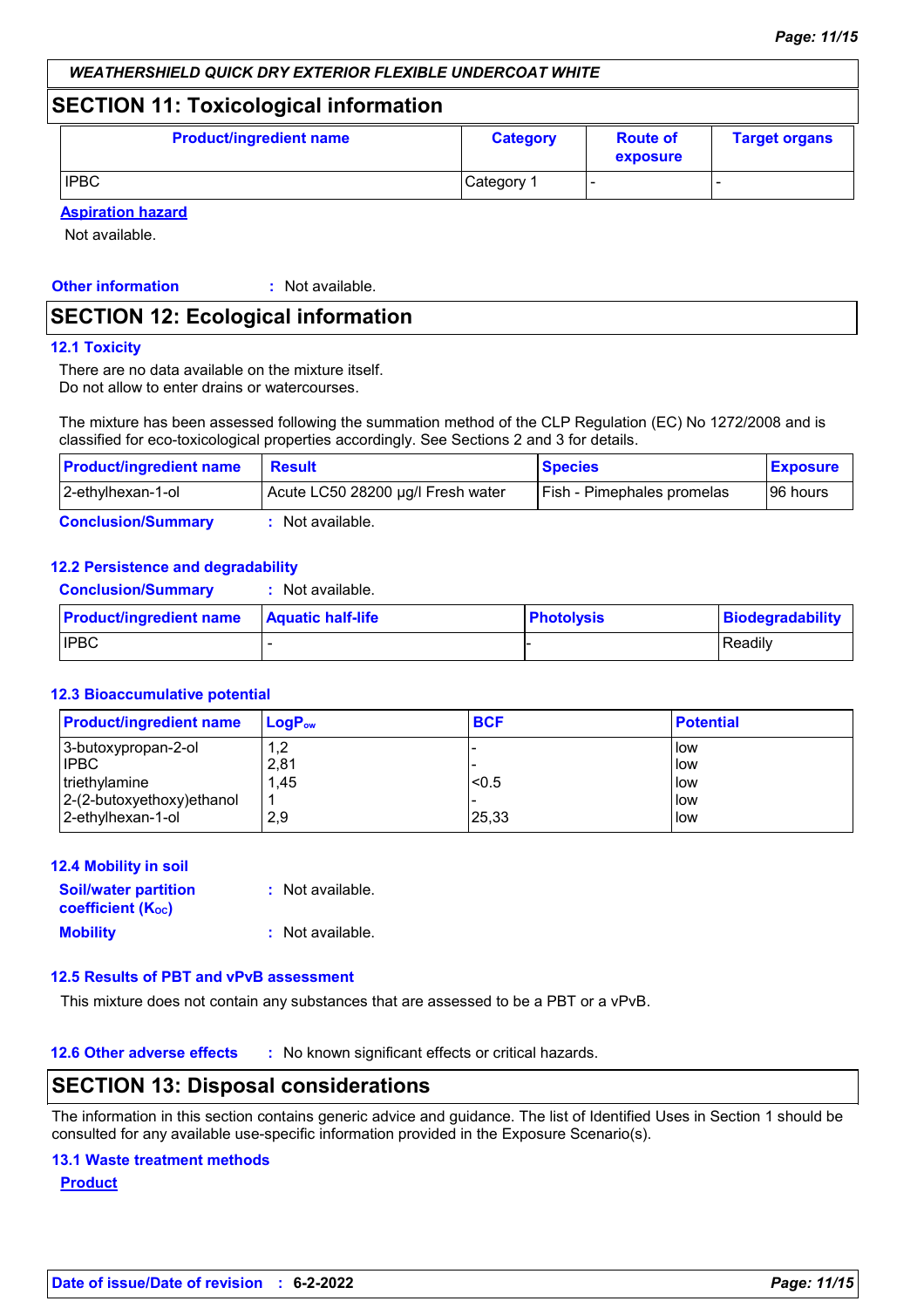## **SECTION 13: Disposal considerations**

| <b>Methods of disposal</b>     | : The generation of waste should be avoided or minimised wherever possible.<br>Disposal of this product, solutions and any by-products should at all times comply<br>with the requirements of environmental protection and waste disposal legislation<br>and any regional local authority requirements. Dispose of surplus and non-<br>recyclable products via a licensed waste disposal contractor. Waste should not be<br>disposed of untreated to the sewer unless fully compliant with the requirements of<br>all authorities with jurisdiction. |
|--------------------------------|------------------------------------------------------------------------------------------------------------------------------------------------------------------------------------------------------------------------------------------------------------------------------------------------------------------------------------------------------------------------------------------------------------------------------------------------------------------------------------------------------------------------------------------------------|
| <b>Hazardous waste</b>         | : The classification of the product may meet the criteria for a hazardous waste.                                                                                                                                                                                                                                                                                                                                                                                                                                                                     |
| <b>Disposal considerations</b> | Do not allow to enter drains or watercourses.<br>Dispose of according to all federal, state and local applicable regulations.<br>If this product is mixed with other wastes, the original waste product code may no<br>longer apply and the appropriate code should be assigned.<br>For further information, contact your local waste authority.                                                                                                                                                                                                     |
| <b>Packaging</b>               |                                                                                                                                                                                                                                                                                                                                                                                                                                                                                                                                                      |
| <b>Methods of disposal</b>     | : The generation of waste should be avoided or minimised wherever possible. Waste<br>packaging should be recycled. Incineration or landfill should only be considered<br>when recycling is not feasible.                                                                                                                                                                                                                                                                                                                                             |
| <b>Disposal considerations</b> | Using information provided in this safety data sheet, advice should be obtained from<br>the relevant waste authority on the classification of empty containers.<br>Empty containers must be scrapped or reconditioned.<br>Dispose of containers contaminated by the product in accordance with local or<br>national legal provisions.                                                                                                                                                                                                                |
| <b>Type of packaging</b>       | European waste catalogue (EWC)                                                                                                                                                                                                                                                                                                                                                                                                                                                                                                                       |
| <b>CEPE Paint Guidelines</b>   | 15 01 10*<br>packaging containing residues of or contaminated by<br>hazardous substances                                                                                                                                                                                                                                                                                                                                                                                                                                                             |
| <b>Special precautions</b>     | : This material and its container must be disposed of in a safe way. Care should be<br>taken when handling emptied containers that have not been cleaned or rinsed out.<br>Empty containers or liners may retain some product residues. Avoid dispersal of<br>spilt material and runoff and contact with soil, waterways, drains and sewers.                                                                                                                                                                                                         |

## **SECTION 14: Transport information**

## **Information pertaining to IATA and ADN is considered not relevant since the material is not packaged in the correct approved packaging required of these methods of transport.**

|                                                                    | <b>ADR</b>      | <b>IMDG</b>     |
|--------------------------------------------------------------------|-----------------|-----------------|
| 14.1 UN number                                                     | Not regulated.  | Not regulated.  |
| 14.2 UN proper<br>shipping name                                    | Not applicable. | Not applicable. |
| <b>14.3 Transport</b><br>hazard class(es)<br><b>Class</b>          | Not applicable. | Not applicable. |
| <b>Subsidiary class</b>                                            |                 |                 |
| <b>14.4 Packing group</b>                                          | Not applicable. | Not applicable. |
| 14.5<br><b>Environmental</b><br>hazards<br><b>Marine pollutant</b> | No.             | No.             |
| <b>Marine pollutant</b><br><b>substances</b>                       |                 | Not available.  |
|                                                                    |                 |                 |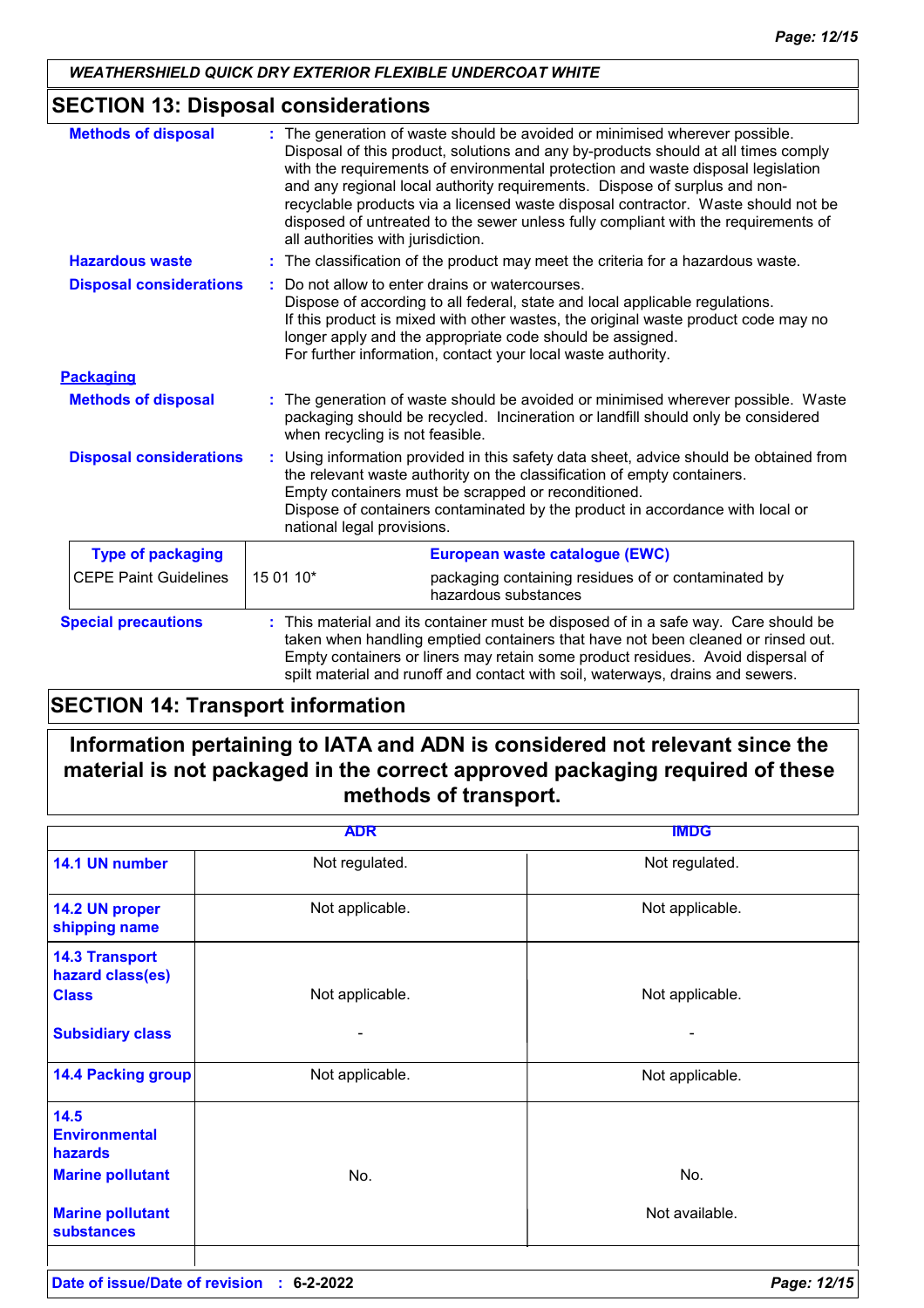## **Information pertaining to IATA and ADN is considered not relevant since the material is not packaged in the correct approved packaging required of these methods of transport.**

| <b>14.6 Special</b><br>precautions for<br><b>user</b>                   | Transport within user's premises: always<br>transport in closed containers that are upright<br>and secure. Ensure that persons transporting<br>the product know what to do in the event of an<br>accident or spillage. |                 |  |
|-------------------------------------------------------------------------|------------------------------------------------------------------------------------------------------------------------------------------------------------------------------------------------------------------------|-----------------|--|
| <b>HI/Kemler number</b><br><b>Emergency</b><br>schedules (EmS)          | Not available.                                                                                                                                                                                                         | Not applicable. |  |
| <b>14.7 Transport in bulk</b><br>according to IMO<br><b>instruments</b> | : Not applicable.                                                                                                                                                                                                      |                 |  |
| <b>Additional</b><br><i>information</i>                                 |                                                                                                                                                                                                                        |                 |  |

## **SECTION 15: Regulatory information**

#### **15.1 Safety, health and environmental regulations/legislation specific for the substance or mixture EU Regulation (EC) No. 1907/2006 (REACH)**

#### **Annex XIV - List of substances subject to authorisation**

#### **Annex XIV**

None of the components are listed, or the component present is below its threshold.

#### **Substances of very high concern**

None of the components are listed, or the component present is below its threshold.

**Annex XVII - Restrictions :** Not applicable.

**on the manufacture, placing on the market and use of certain dangerous substances, mixtures and articles**

#### **Other EU regulations**

# **Ozone depleting substances (1005/2009/EU)**

Not listed.

## **Prior Informed Consent (PIC) (649/2012/EU)**

Not listed.

## **Seveso Directive**

This product is not controlled under the Seveso Directive.

## **National regulations**

**International regulations**

**Chemical Weapon Convention List Schedules I, II & III Chemicals**

Not listed.

**Montreal Protocol**

Not listed.

**Stockholm Convention on Persistent Organic Pollutants** Not listed.

**Rotterdam Convention on Prior Informed Consent (PIC)** Not listed.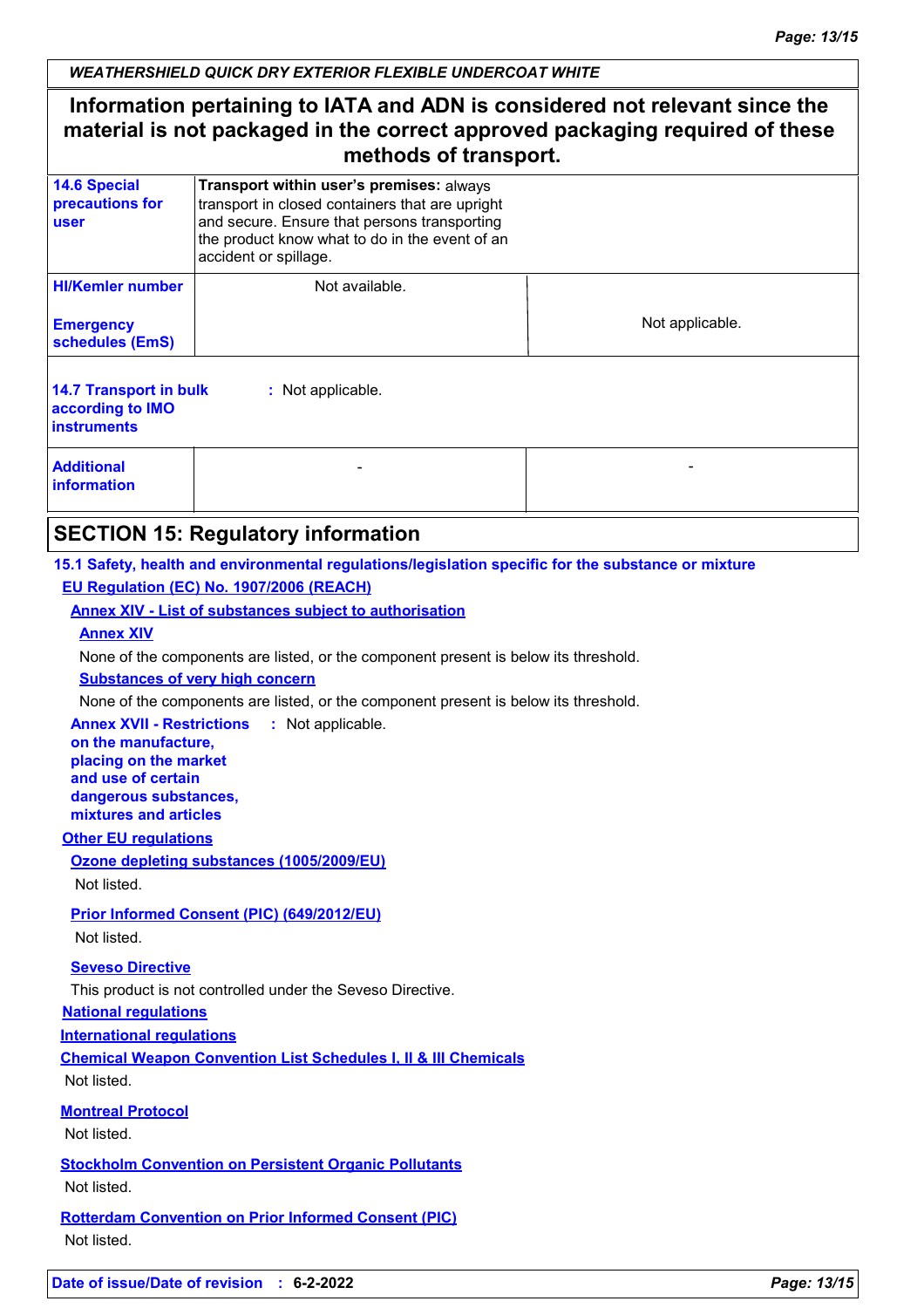## **SECTION 15: Regulatory information**

**UNECE Aarhus Protocol on POPs and Heavy Metals**

Not listed.

**15.2 Chemical safety :** No Chemical Safety Assessment has been carried out.

**assessment**

# **SECTION 16: Other information**

| <b>CEPE code</b>                                                       |  | : 1                                                                                                                                                                                                                                                                                                                                                                                                                                                                                                                                    |  |
|------------------------------------------------------------------------|--|----------------------------------------------------------------------------------------------------------------------------------------------------------------------------------------------------------------------------------------------------------------------------------------------------------------------------------------------------------------------------------------------------------------------------------------------------------------------------------------------------------------------------------------|--|
| Indicates information that has changed from previously issued version. |  |                                                                                                                                                                                                                                                                                                                                                                                                                                                                                                                                        |  |
|                                                                        |  | <b>Abbreviations and acronyms : ATE = Acute Toxicity Estimate</b><br>CLP = Classification, Labelling and Packaging Regulation [Regulation (EC) No.<br>1272/2008]<br>DMEL = Derived Minimal Effect Level<br>DNEL = Derived No Effect Level<br>EUH statement = CLP-specific Hazard statement<br>$N/A = Not available$<br>PBT = Persistent, Bioaccumulative and Toxic<br>PNEC = Predicted No Effect Concentration<br><b>RRN = REACH Registration Number</b><br>SGG = Segregation Group<br>vPvB = Very Persistent and Very Bioaccumulative |  |
|                                                                        |  | Procedure used to derive the classification according to Regulation (EC) No. 1272/2008 [CLP/GHS]                                                                                                                                                                                                                                                                                                                                                                                                                                       |  |

| <b>Classification</b>   | <b>Justification</b> |
|-------------------------|----------------------|
| Aquatic Chronic 3, H412 | Calculation method   |
|                         |                      |

**Full text of abbreviated H statements**

| H <sub>225</sub>  | Highly flammable liquid and vapour.                   |
|-------------------|-------------------------------------------------------|
| H302              | Harmful if swallowed.                                 |
| H <sub>3</sub> 11 | Toxic in contact with skin.                           |
| H314              | Causes severe skin burns and eye damage.              |
| H <sub>3</sub> 15 | Causes skin irritation.                               |
| H317              | May cause an allergic skin reaction.                  |
| H318              | Causes serious eye damage.                            |
| H <sub>3</sub> 19 | Causes serious eye irritation.                        |
| H331              | Toxic if inhaled.                                     |
| H332              | Harmful if inhaled.                                   |
| H335              | May cause respiratory irritation.                     |
| H372              | Causes damage to organs through prolonged or repeated |
|                   | exposure.                                             |
| H400              | Very toxic to aquatic life.                           |
| H410              | Very toxic to aquatic life with long lasting effects. |
| H412              | Harmful to aquatic life with long lasting effects.    |

### **Full text of classifications [CLP/GHS]**

| Acute Tox. 3             | <b>ACUTE TOXICITY - Category 3</b>                 |
|--------------------------|----------------------------------------------------|
| Acute Tox, 4             | <b>ACUTE TOXICITY - Category 4</b>                 |
| Aquatic Acute 1          | SHORT-TERM (ACUTE) AQUATIC HAZARD - Category 1     |
| <b>Aquatic Chronic 1</b> | LONG-TERM (CHRONIC) AQUATIC HAZARD - Category 1    |
| <b>Aquatic Chronic 3</b> | LONG-TERM (CHRONIC) AQUATIC HAZARD - Category 3    |
| Eye Dam. 1               | SERIOUS EYE DAMAGE/EYE IRRITATION - Category 1     |
| Eye Irrit. 2             | SERIOUS EYE DAMAGE/EYE IRRITATION - Category 2     |
| Flam. Liq. 2             | <b>FLAMMABLE LIQUIDS - Category 2</b>              |
| Skin Corr. 1A            | SKIN CORROSION/IRRITATION - Category 1A            |
| Skin Irrit. 2            | SKIN CORROSION/IRRITATION - Category 2             |
| Skin Sens. 1             | SKIN SENSITISATION - Category 1                    |
| Skin Sens. 1B            | SKIN SENSITISATION - Category 1B                   |
| STOT RE1                 | SPECIFIC TARGET ORGAN TOXICITY - REPEATED          |
|                          | <b>EXPOSURE - Category 1</b>                       |
| STOT SE 3                | SPECIFIC TARGET ORGAN TOXICITY - SINGLE EXPOSURE - |
|                          | Category 3                                         |